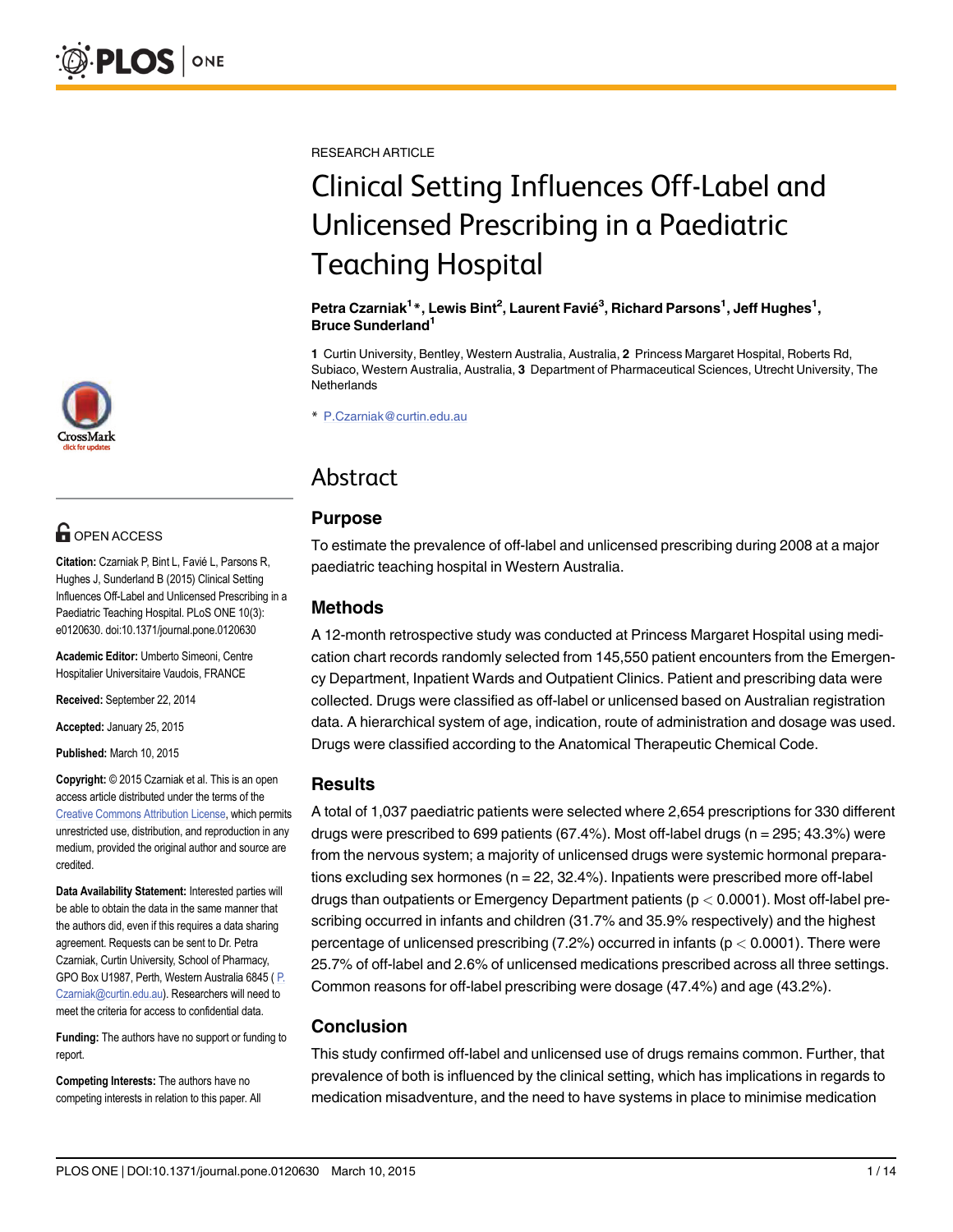<span id="page-1-0"></span>

authors have completed the Unified Competing Interest Form (available on request from the corresponding author). These declare no support from any organisation for the submitted work; no financial relationships with any organisations that might have an interest in the submitted work in the past three years; and no other relationships or activities that could appear to have influenced the submitted work.

errors. Further, there remains a need for changes in the regulatory system in Australia to ensure that manufacturers incorporate, as it becomes available, evidence regarding efficacy and safety of their drugs in children in the official product information.

## Introduction

In Australia, it is a requirement that drugs to be marketed are licensed by the Therapeutics Goods Administration (TGA) to ensure they meet requirements for efficacy, safety and quality [\[1](#page-11-0)]. Many medications prescribed for children have not been evaluated in this population and dosages are often extrapolated from data obtained from adult trials. Developmental changes in children that occur with age, including gastric acidity, the activity of hepatic drug metabolising enzymes, renal function and drug receptor expression, influence the pharmacokinetic and pharmacodynamic effects of drugs [\[2](#page-11-0)]. These factors can render data extrapolated from clinical studies in adults inappropriate in children.

Off-label and unlicensed prescribing is not illegal in Australia and is often clinically appropriate. Reasons for off-label prescribing include administration to children outside the age range for which the product is licensed, the use of doses other than those stated in the approved Product Information, the use of alternative routes of administration or use for indications not approved in the license [[3\]](#page-12-0). Reformulation of a registered drug (to obtain a desired dose or make the drug easier to administer), formulations manufactured under a special license, the use of unregistered drugs or the use of a non-pharmacological substance as a medicine are examples of unlicensed prescribing [[3](#page-12-0)]. Unlicensed and off-label prescribing is a global phenomenon.

Several retrospective and prospective studies have been conducted in the United Kingdom (UK)  $[3-5]$  $[3-5]$  $[3-5]$  $[3-5]$ , France  $[6]$  $[6]$  $[6]$ , the Netherlands [[7](#page-12-0)], Germany  $[8, 9]$  $[8, 9]$  $[8, 9]$  $[8, 9]$ , Switzerland [\[10\]](#page-12-0), Finland [\[11,](#page-12-0) [12\]](#page-12-0), Croatia [[13](#page-12-0)], Italy [[14](#page-12-0)], Portugal [[15](#page-12-0)], across Europe [\[16\]](#page-12-0), United States (US) [\[17\]](#page-12-0), Brazil [\[18](#page-12-0)], Ireland [\[19\]](#page-12-0), Israel [[20](#page-12-0)], Malaysia [\[21\]](#page-12-0) and Australia [\[1](#page-11-0), [22](#page-12-0), [23\]](#page-12-0) in various hospital settings that have included Emergency Department patients, outpatients or inpatients (general and medical wards and paediatric and neonatal intensive care units). Most of the studies have been conducted over a period of weeks or months. The extent of off-label and unlicensed prescribing in paediatrics has been reported to range from 7 to 60%, with 28 to 100% of paediatric patients receiving at least one off-label or unlicensed drug  $[2, 7, 10, 11, 15, 16, 21]$  $[2, 7, 10, 11, 15, 16, 21]$  $[2, 7, 10, 11, 15, 16, 21]$  $[2, 7, 10, 11, 15, 16, 21]$  $[2, 7, 10, 11, 15, 16, 21]$  $[2, 7, 10, 11, 15, 16, 21]$  $[2, 7, 10, 11, 15, 16, 21]$  $[2, 7, 10, 11, 15, 16, 21]$  $[2, 7, 10, 11, 15, 16, 21]$  $[2, 7, 10, 11, 15, 16, 21]$  $[2, 7, 10, 11, 15, 16, 21]$  $[2, 7, 10, 11, 15, 16, 21]$  $[2, 7, 10, 11, 15, 16, 21]$  $[2, 7, 10, 11, 15, 16, 21]$  $[2, 7, 10, 11, 15, 16, 21]$ . The proportion of children that receive unlicensed or off-label drugs in the hospital setting has been shown to be higher in intensive care units and in those with complex diseases  $[4, 5, 16, 24]$  $[4, 5, 16, 24]$  $[4, 5, 16, 24]$  $[4, 5, 16, 24]$  $[4, 5, 16, 24]$  $[4, 5, 16, 24]$  $[4, 5, 16, 24]$  $[4, 5, 16, 24]$ .

Data on the extent of off-label and unlicensed prescribing in paediatrics in Australia are limited. A 10 week study that investigated the use of unlicensed and off-label drugs in a neonatal intensive care unit at the Royal Women's Hospital, Melbourne reported its prevalence as 11% and 47% respectively, with 80% of patients receiving at least one off-label or unlicensed drug [\[1](#page-11-0)]. A retrospective study on the use of off-label medicines on a general paediatric ward at the Royal Hobart Hospital, Tasmania reported that 31.8% of medicines were used off-label and 57.3% of children received an off-label medicine [[23](#page-12-0)]. In Western Australia, a study conducted in 1997 in one surgical ward and one medical ward at Princess Margaret Hospital reported a higher incidence (17%) of off-label and unlicensed prescribing on the medical ward but found that more children on the surgical ward (39%) received an off-label or unlicensed drug [\[22\]](#page-12-0).

To improve evidence-based prescribing for children in Australia, a Paediatric Medicines Advisory Group was formed in 2007 to provide advice to the Therapeutics Goods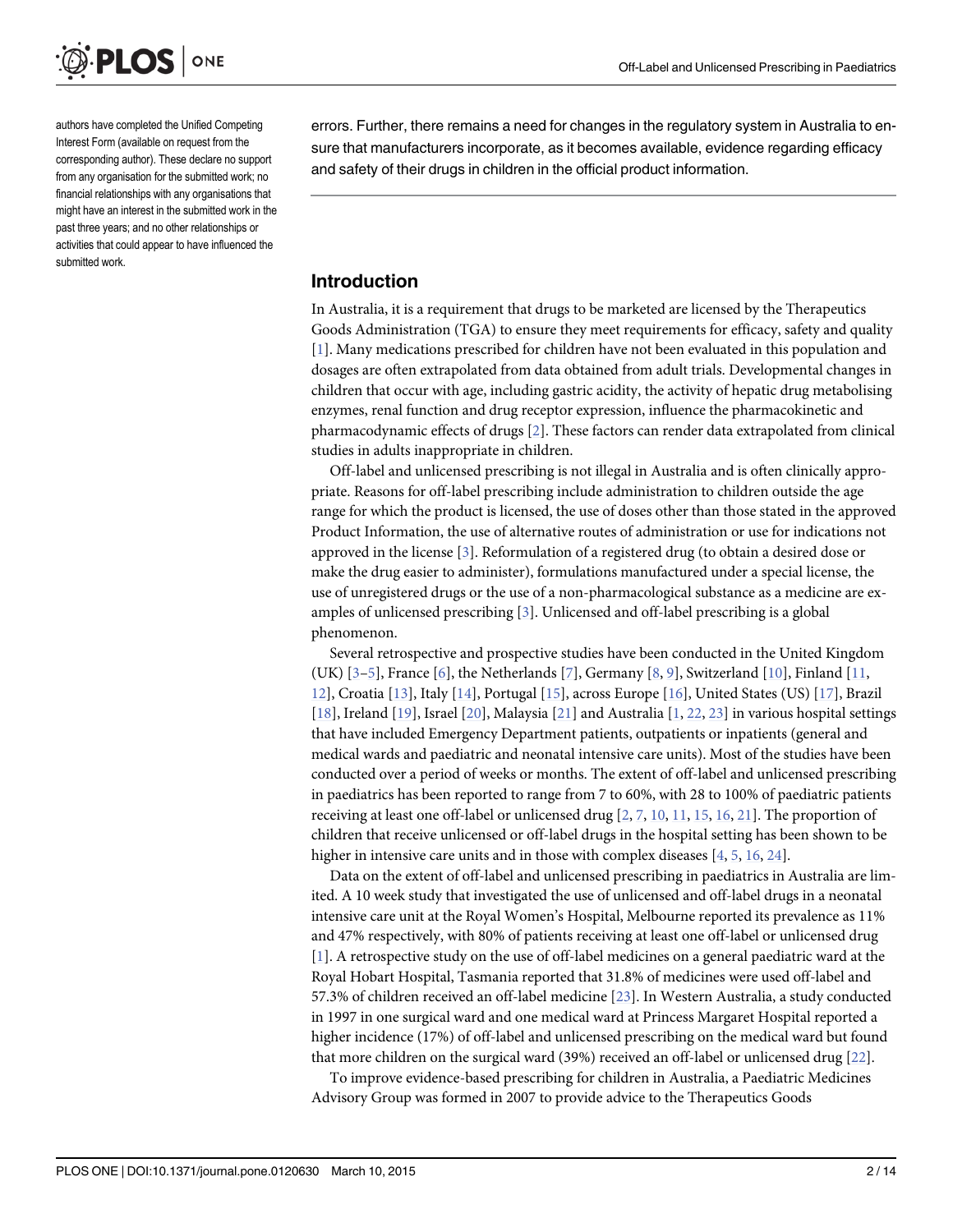<span id="page-2-0"></span>Administration and Government on paediatric medicine issues. A Paediatric Medicines Dosing Resource, the AMH Children's Dosing Companion, an initiative of the Australian Health Ministers' Advisory Council, became available in Australia in mid-2013 and provides detailed evidence-based and peer-reviewed dosing information with monographs on 230 drugs, including information on off-label uses [\[25](#page-13-0)]. Despite this, studies of off-label and unlicensed drug use in Australia are limited and have only investigated specific areas of paediatric hospital treatment. This study aimed to estimate the prevalence of off-label and unlicensed prescribing from an overall hospital perspective by randomly selecting patient records from all hospital settings (emergency, inpatient and outpatient) over a single year of hospital patients in a major paediatric teaching hospital in Western Australia.

#### Method

A retrospective study was conducted at Princess Margaret Hospital. Medication chart records were randomly selected from a total population of 145,550 patient encounters of which 55,591 were from Emergency Department attendances, 24,425 from inpatients and 65,534 from outpatient admissions. The proportion of Emergency Department patients: inpatients: outpatients was maintained to generate a list of 1200 randomly selected cases. The justification for selecting this number of records for review was so that the 95% confidence intervals (CI) for the prevalence estimates would be no wider than  $\pm 3\%$  (a measure of precision). Of the 1200 records, data from 1038 medication chart records from a single year (2008) were available and analysed for prescribing in the paediatric emergency, outpatient and inpatient departments. Each record had a unique identifying number, the code for which was lodged with the Chief Pharmacist at Princess Margaret Hospital. As patient medication records were de-identified prior to analysis, written informed consent from participants was not required for the study.

An event date in 2008 was recorded for each admission record, as well as any prescribing details (date of prescription, dosage form, dose, strength of drug, frequency of dosing), diagnosis, and relevant patient data including sex, date of birth, weight, height, past medical history, ceased medications and reasons for ceasing. If the event date was directly connected to another event in 2008 (on-going care), drugs prescribed for that event were also recorded. Patient records were accessed via the Patient Information Management Services and viewed in the Patient Information Management Services survey room at Princess Margaret Hospital.

The patient's age was classified according to the European Medicines Agency [[26\]](#page-13-0) age classification: newborns (zero to 27 days), infants and toddlers (28 days to 23 months), children (two to 11 years) and adolescents (12 to 18 years).

Following data collection, all prescribed drugs were classified as licensed, off-label or unlicensed according to the approved Product Information as shown in the 2008 edition of Monthly Index of Medical Specialities [[27\]](#page-13-0) that was current at the time of prescribing or the Therapeutic Goods Administration Product Information [[28\]](#page-13-0) data. Categories of off-label prescribing were defined sequentially as follows:

- 1. Age/ weight—administration of a prescription drug outside the age range or weight for which the product is licensed.
- 2. Indication—the use was for indications not described in the Product Information.
- 3. Route of administration—the use of alternative routes of administration other than the approved route for that formulation in the Product Information.
- 4. Dosage including dose frequency—the use of doses or dose frequencies other than those stated in the approved Product Information.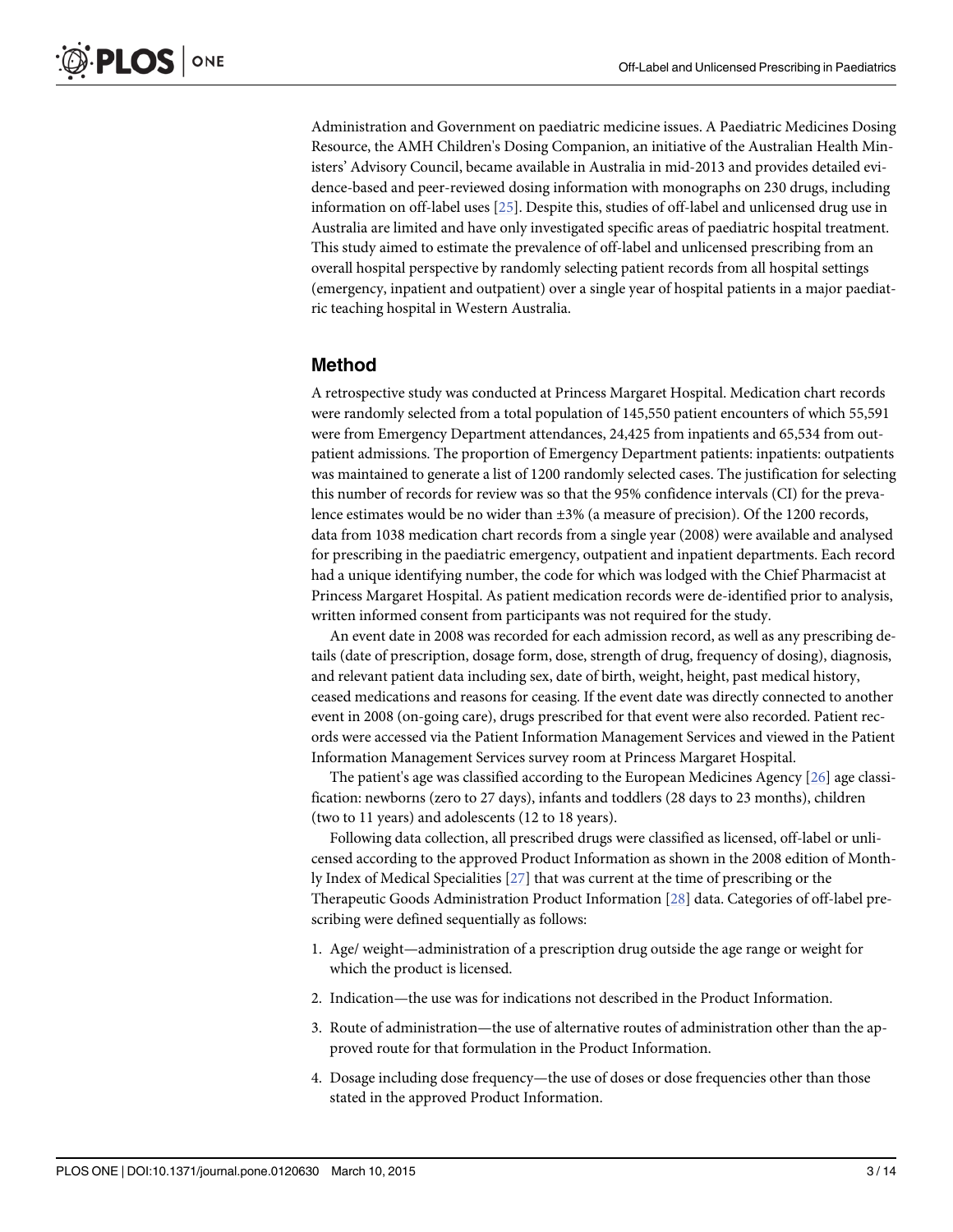<span id="page-3-0"></span>A prescription drug was considered off-label if it met at least one of the above four criteria according to the Therapeutic Goods Administration [\[28\]](#page-13-0) or Monthly Index of Medical Specialities [[27](#page-13-0)] Product Information.

A hierarchical approach adopted by Hsien et al  $[9]$  $[9]$  $[9]$  was used for this study on the basis that an off-label prescribed drug was defined by any one classification. In keeping with Hsien et al [\[9](#page-12-0)] all prescriptions were initially analysed for age so that drugs with no paediatric information or those prescribed for an age group for which the drug was not licensed were classified as offlabel for age. The next level was indication, then route of administration and finally dosage (which included frequency of administration). Once drugs were classified into a category eg age, they were then not considered for possible classification into any subsequent category. Where the Therapeutic Goods Administration or Monthly Index of Medical Specialities Product Information provided a drug dose range (eg Painstop 1–2 yrs [10–12kg]: 5–6 mL), dosages administered outside this dose range were considered off-label. However, where the dose provided in the Therapeutic Goods Administration or Monthly Index of Medical Specialities Product Information was prescribed on a weight basis eg paracetamol 15mg/ kg/ dose, a variation of  $\pm$  10% was accepted to allow for practical dosage volumes [\[27,](#page-13-0) [28\]](#page-13-0).

Drugs were classified as unlicensed if they were an unregistered drug, an unlicensed formulation of a registered drug or the use of a non-pharmacological substance as a medicine. Where a drug was classified as both off-label and unlicensed, the final classification was off-label. For any drugs where there was an uncertainty as to whether or not it was off-label or unlicensed, a conservative approach was adopted and it was classified as licensed. Prescribed drugs were coded based on the Anatomical Therapeutic Chemical classification.

Prescriptions for oxygen, parenteral nutrition and drugs used in research studies, were not included.

Simple descriptive statistics (means and standard deviations for continuous variables, frequencies and percentages for categorical variables) were determined for patients and prescription drugs. The Pearson Chi-square test was used to determine whether the proportion of patients receiving licensed, unlicensed and off-label drugs differed significantly between hospital settings. A similar analysis was used to compare proportions of drugs prescribed between the settings. A logistic regression model was used to compare the proportions of licensed drugs between different drug classes. Continuous variables were compared between settings using an Analysis of Variance. A p-value of less than 0.05 was taken to indicate a statistically significant association.

This study was approved by the Princess Margaret Hospital Ethics Committee (Audit 103QP) and the Human Research Ethics Committee at Curtin University (approval number PH-13–11).

#### **Results**

Data were collected from a total of 1038 medication chart records which were randomly selected from inpatients, outpatients and Emergency Department admissions. Of these, 59% were male and 41% were female. One patient, a 19 year old, was excluded from the study due to age. Most records ( $n = 403$ ; 39%) were from the Emergency Department; 37% were outpatients  $(n = 380)$  and 24% inpatients  $(n = 254)$  and in each setting, a majority was male (58% in the Emergency Department, 55% outpatients, 65% inpatients). The average age (±standard deviation) of inpatients was  $6.4 \pm 5.4$  years, outpatients  $7.8 \pm 5.2$  years and Emergency Department patients  $5.6 \pm 4.8$  years; with a median age in each setting of 5.4 years, 7.8 years and 4.0 years respectively ( $p = 0.0003$ ). [Fig. 1](#page-4-0) shows that most patients were in the European Medicines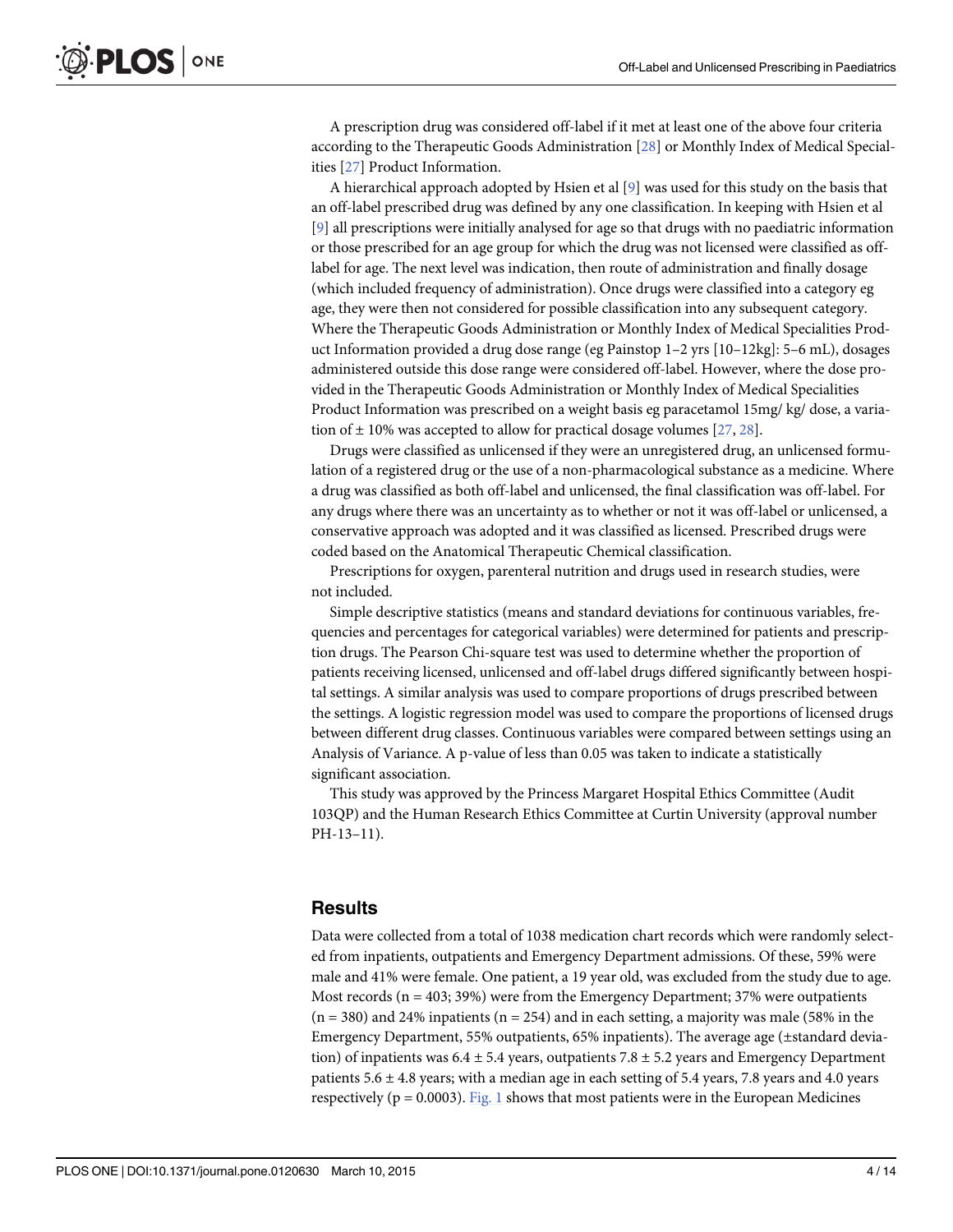<span id="page-4-0"></span>



doi:10.1371/journal.pone.0120630.g001

Agency 2 to 11 year age group, with the Emergency Department having the most frequent attendance for the 28 days to 23 months age group.

Although the gender differences and frequencies of patients prescribed no drugs, licensed, off-label or unlicensed drugs was statistically significant ( $p = 0.0198$ ) [\(Table 1](#page-5-0)), there was no statistical difference between genders in the proportions of cases prescribed no drugs (32.6% overall) or licensed drugs (31.0% overall,  $p = 0.1520$ ). However, amongst the remaining 378 cases who were prescribed at least one off-label or unlicensed drug, 85.9% of the 142 females were prescribed an off-label drug compared with the 93.6% of the 236 males ( $p = 0.0121$ ).

The highest proportion of patients who were prescribed at least one off-label drug was chil-dren (85.2%) and neonates (83.3%) as inpatients ([Table 2](#page-5-0)). Higher levels of unlicensed prescribing were observed in inpatient and outpatient infants (7.5% and 11.5% respectively). Differences in prescribing for inpatients and outpatients were significant ( $p = 0.0077$  and 0.0004 respectively) but not for Emergency Department patients ( $p = 0.2514$ )

A total of 2654 drugs were prescribed to 699 patients. Of the 2654 prescriptions, 1905 (71.8%; 95% CI: 70.1% to 73%) were for licensed drugs, 681 (25.7%; 95% CI: 24.0% to 27.3%) for off-label drugs and 68 (2.6%; 95% CI: 2.0% to 3.2%) for unlicensed drugs. The number of drugs prescribed in each setting is shown in [Table 3.](#page-6-0) More drugs were prescribed to inpatients (1494; 56.3%) than outpatients (502; 18.9%) or Emergency Department patients (658; 24.8%).

The number of drugs prescribed per patient ranged from zero to 21 (which included licensed, off-label and unlicensed drugs). Almost one-third of patients (32.6%) were prescribed no drugs while many received either one or two drugs (20.7% and 12.8% respectively). Seven inpatients were prescribed 21 drugs. Few inpatients were prescribed no drugs (4.7%). Frequently inpatients were prescribed three (11.0%), four (13.4%) or six (11.8%) drugs. The mean (SD, median, [quartiles]) number of drugs prescribed for inpatients was 5.88 (4.35, 5.00, [3#x2013;8]), outpatients 1.32 (1.82, 1.00, [0-2]) and Emergency Department 1.63 (2.5, 1.00, [0–2]). Many outpatients and Emergency Department patients were prescribed no drugs (38% and 46% respectively) or one drug (29% and 21% respectively). There were statistically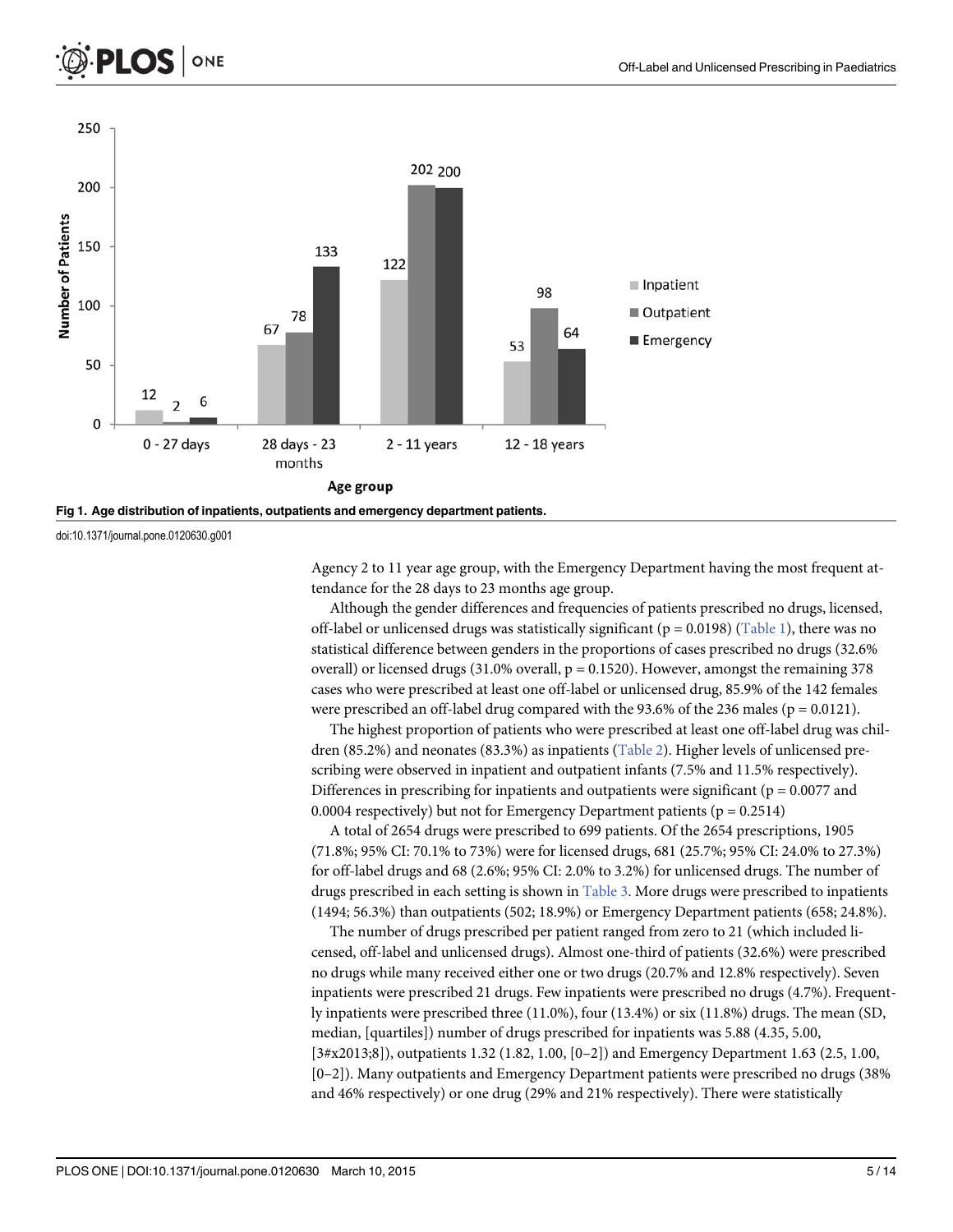<span id="page-5-0"></span>

|  |                            |  |  | Table 1. Gender distribution of the number of patients prescribed no drugs, licensed drugs and off- |  |
|--|----------------------------|--|--|-----------------------------------------------------------------------------------------------------|--|
|  | label or unlicensed drugs. |  |  |                                                                                                     |  |

| Gender             | <b>No Drugs</b> |             | Licensed<br><b>Drugs</b> |             |     | <b>Off-label Drugs</b> | <b>Unlicensed</b><br><b>Drugs</b> |            |
|--------------------|-----------------|-------------|--------------------------|-------------|-----|------------------------|-----------------------------------|------------|
|                    |                 | $(n = 338)$ |                          | $(n = 321)$ |     | $(n = 343)$            |                                   | $(n = 35)$ |
| <b>Male</b>        |                 |             |                          |             |     |                        |                                   |            |
| $(n = 607)$ (%)    | 189             | (31.1)      | 182                      | (30.0)      | 221 | (36.4)                 | 15                                | (2.5)      |
| <b>Female</b>      |                 |             |                          |             |     |                        |                                   |            |
| $(n = 430)$ $(\%)$ | 149             | (34.7)      | 139                      | (32.3)      | 122 | (28.4)                 | 20                                | (4.7)      |
| $p = 0.0198$       |                 |             |                          |             |     |                        |                                   |            |

doi:10.1371/journal.pone.0120630.t001

[Table 2.](#page-4-0) Number and percentage of inpatients, outpatients and emergency department patients in various age groups prescribed no drugs, licensed, off-label or unlicensed drugs.

| <b>Patient Setting and Age</b> | <b>No Drugs</b>     |             | <b>Licensed Drugs</b> |             | <b>Off-label Drugs</b> |             | <b>Unlicensed</b><br><b>Drugs</b> |            | p      |
|--------------------------------|---------------------|-------------|-----------------------|-------------|------------------------|-------------|-----------------------------------|------------|--------|
|                                |                     | $(n = 338)$ |                       | $(n = 321)$ |                        | $(n = 343)$ |                                   | $(n = 35)$ |        |
| <b>Inpatients</b> $(n = 254)$  |                     |             |                       |             |                        |             |                                   |            | 0.0077 |
| $0 - 27$ d                     |                     |             |                       |             |                        |             |                                   |            |        |
| $(n = 12)$ (%)                 | $\mathbf{1}$        | (8.3)       | $\mathbf{1}$          | (8.3)       | 10                     | (83.3)      | $\mathbf 0$                       | (0.0)      |        |
| 28d-23 m                       |                     |             |                       |             |                        |             |                                   |            |        |
| $(n = 67)$ (%)                 | 3                   | (4.5)       | 16                    | (23.9)      | 43                     | (64.2)      | $5\phantom{.0}$                   | (7.5)      |        |
| $2 - 11y$                      |                     |             |                       |             |                        |             |                                   |            |        |
| $(n = 122)$ (%)                | $\sqrt{5}$          | (4.1)       | 12                    | (9.8)       | 104                    | (85.2)      | $\mathbf{1}$                      | (0.8)      |        |
| $12 - 18y$                     |                     |             |                       |             |                        |             |                                   |            |        |
| $(n = 53)$ (%)                 | 3                   | (5.7)       | 16                    | (30.2)      | 32                     | (60.4)      | $\sqrt{2}$                        | (3.8)      |        |
| <b>Outpatients</b> $(n = 380)$ |                     |             |                       |             |                        |             |                                   |            | 0.0004 |
| $0 - 27 d$                     |                     |             |                       |             |                        |             |                                   |            |        |
| $(n = 2)$ (%)                  | $\mathsf{O}\xspace$ | (0.0)       | $\mathbf{1}$          | (50.0)      | $\mathbf{1}$           | (50.0)      | $\mathbf 0$                       | (0.0)      |        |
| 28d-23 m                       |                     |             |                       |             |                        |             |                                   |            |        |
| $(n = 78)$ (%)                 | 35                  | (44.9)      | 21                    | (26.9)      | 13                     | (16.7)      | 9                                 | (11.5)     |        |
| $2 - 11y$                      |                     |             |                       |             |                        |             |                                   |            |        |
| $(n = 202)$ (%)                | 101                 | (50.0)      | $70\,$                | (34.7)      | 28                     | (13.9)      | $\ensuremath{\mathsf{3}}$         | (1.5)      |        |
| $12 - 18y$                     |                     |             |                       |             |                        |             |                                   |            |        |
| $(n = 98)$ (%)                 | $37\,$              | (37.8)      | $47\,$                | (48.0)      | $13$                   | (13.3)      | 1                                 | (1.0)      |        |
| <b>Emergency</b> ( $n = 403$ ) |                     |             |                       |             |                        |             |                                   |            | 0.2514 |
| $0 - 27$ d                     |                     |             |                       |             |                        |             |                                   |            |        |
| $(n = 6)$ (%)                  | $\sqrt{3}$          | (50.0)      | $\sqrt{2}$            | (33.3)      | $\mathbf{1}$           | (16.7)      | $\mathsf{O}\xspace$               | (0.0)      |        |
| 28d-23 m                       |                     |             |                       |             |                        |             |                                   |            |        |
| $(n = 133)$ (%)                | 53                  | (39.8)      | 42                    | (31.6)      | 32                     | (24.1)      | $\,6$                             | (4.5)      |        |
| $2 - 11y$                      |                     |             |                       |             |                        |             |                                   |            |        |
| $(n = 200)$ (%)                | $74\,$              | (37.0)      | 62                    | (31.0)      | 56                     | (28.0)      | $\bf 8$                           | (4.0)      |        |
| $12 - 18y$                     |                     |             |                       |             |                        |             |                                   |            |        |
| $(n = 64)$ (%)                 | 23                  | (35.9)      | 31                    | (48.4)      | 10                     | (15.6)      | $\mathbf 0$                       | (0.0)      |        |

doi:10.1371/journal.pone.0120630.t002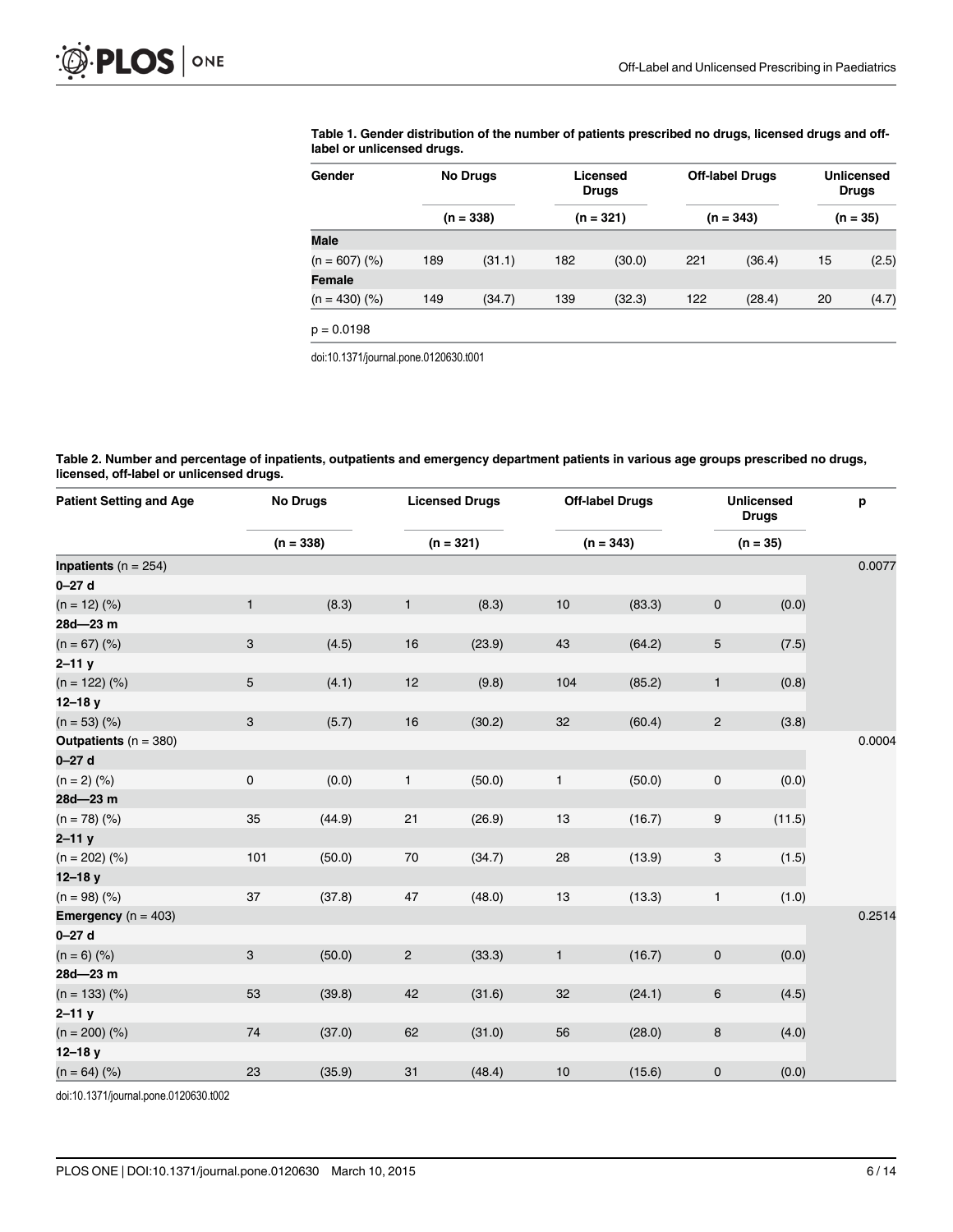| Setting( $n = 2654$ ) | Gender                          | <b>Drugs Prescribed</b> |              |     |             |                          |       |  |  |  |
|-----------------------|---------------------------------|-------------------------|--------------|-----|-------------|--------------------------|-------|--|--|--|
|                       |                                 |                         | Licensed     |     | Off-label   | Unlicensed<br>$(n = 68)$ |       |  |  |  |
|                       |                                 |                         | $(n = 1905)$ |     | $(n = 681)$ |                          |       |  |  |  |
| Inpatient             | <b>Male</b> ( $n = 1009$ ) (%)  | 697                     | (69.1)       | 296 | (29.3)      | 16                       | (1.6) |  |  |  |
| $(n = 1494)$          | <b>Female</b> ( $n = 485$ ) (%) | 339                     | (69.9)       | 137 | (28.2)      | 9                        | (1.9) |  |  |  |
| <b>Outpatient</b>     | <b>Male</b> ( $n = 297$ ) (%)   | 231                     | (77.8)       | 58  | (19.5)      | 8                        | (2.7) |  |  |  |
| $(n = 502)$           | <b>Female</b> ( $n = 205$ ) (%) | 167                     | (81.5)       | 26  | (12.7)      | 12                       | (5.9) |  |  |  |
| <b>Emergency</b>      | <b>Male</b> ( $n = 379$ ) (%)   | 266                     | (70.2)       | 95  | (25.1)      | 18                       | (4.7) |  |  |  |
| $(n = 658)$           | <b>Female</b> ( $n = 279$ ) (%) | 205                     | (73.5)       | 69  | (24.7)      | 5                        | (1.8) |  |  |  |

<span id="page-6-0"></span>[Table 3.](#page-4-0) Gender distribution showing the number of licensed, off-label and unlicensed drugs prescribed in each setting.

The p-values (Chi-square test) to assess differences between genders in each setting were:  $p = 0.8572$ (inpatient);  $p = 0.0361$  (outpatient);  $p = 0.1182$  (Emergency Department).

doi:10.1371/journal.pone.0120630.t003

significant differences in the proportions of drugs in each category prescribed to patients in each setting ( $p < 0.0001$ ). The number of off-label drugs prescribed to each patient ranged from zero to 11 (inpatients), zero to five (outpatients) and zero to six (Emergency Department patients).

[Table 4](#page-7-0) shows that the main therapeutic classes of drugs were those for the nervous system (39.0%), alimentary tract and metabolism (15.4%) and anti-infectives for systemic use (15.1%). When all 2654 drugs were classified into their specific Anatomical Therapeutic Chemical classification categories ([Table 4\)](#page-7-0), the highest percentages of off-label prescribing was for drugs of the cardiovascular system (40.6%), respiratory system (39.4%), genitourinary system/ sex hormones (36.8%) and alimentary tract (34.1%). Drugs classified as off-label in the cardiovascular system included clonidine, hydralazine and nifedipine; the respiratory system included salbutamol and ipratropium; the genitourinary system/ sex hormones included sildenafil and solifenacin and the alimentary tract included ondansetron, metoclopramide and omeprazole.

Within specific Anatomical Therapeutic Chemical classification categories, the highest percentage of unlicensed prescribing was for systemic hormonal preparations excluding sex hormones (14.3%), sensory organs (13.7%), and antineoplastics and immunomodulating agents (11.9%). Unlicensed drugs prescribed from each of these categories included dexamethasone (reformulated), Dilacaine (a Princess Margaret Hospital eye drop formulation) and azathioprine (reformulated).

The 10 most commonly prescribed drugs were paracetamol, ibuprofen, ondansetron, Painstop Day (120 mg paracetamol and 5 mg codeine phosphate per 5 mL), morphine, oxycodone, amoxicillin, dexamethasone, salbutamol and prednisolone. The 10 most frequently prescribed off-label drugs were ondansetron (13.8%), Painstop Day (10%), salbutamol (7.5%), oxycodone (7.2%), paracetamol (7.1%), midazolam (4.3%), fentanyl (3.1%), Timentin (ticarcillin with clavulanic acid) (2.8%), amoxicillin (2.6%) and flucloxacillin (2.6%).

The 10 most common off-label drugs prescribed to different age groups is shown in [Table 5.](#page-8-0) Not surprisingly, the 10 most commonly prescribed drugs overall as well as off-label drugs in each age category were different with neonates prescribed more anti-infectives and adolescents prescribed more analgesics or other drugs classified for the nervous system.

The majority of unlicensed drugs, which included cephazolin and Dilacaine eye drops, dexamethasone, azathioprine, propranolol, tinidazole, gonadorelin and tocilizumab, were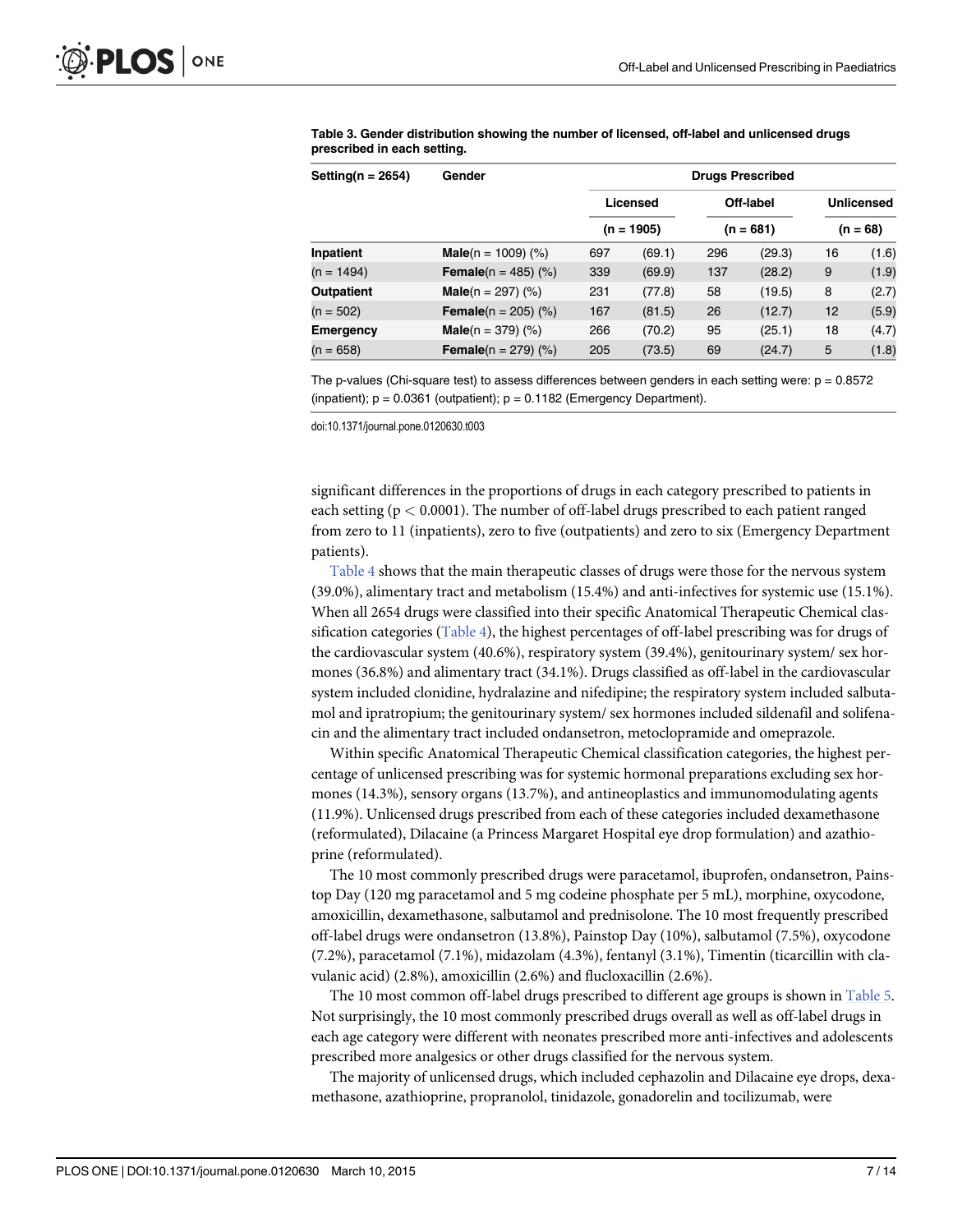<span id="page-7-0"></span>

[Table 4.](#page-6-0) Frequency (percentage) of licensed, off-label and unlicensed drugs prescribed in each Anatomical Therapeutic Chemical classification (ATC) category.

| <b>Anatomical Therapeutic Chemical classification</b>                      |                | Licensed | Off-label      |        | <b>Unlicensed</b> |        | p-value     |  |
|----------------------------------------------------------------------------|----------------|----------|----------------|--------|-------------------|--------|-------------|--|
|                                                                            | $(n = 1905)$   |          | $(n = 681)$    |        | $(n = 68)$        |        |             |  |
| Alimentary tract and metabolism $(n = 408)$ (15.4%)                        | 258            | (63.2)   | 139            | (34.1) | 11                | (2.7)  | 0.0024      |  |
| Blood and blood forming organs $(n = 34)$ (1.3%)                           | 28             | (82.4)   | 3              | (8.8)  | 3                 | (8.8)  | 0.1716      |  |
| <b>Cardiovascular system</b> ( $n = 69$ ) (2.6%)                           | 37             | (53.6)   | 28             | (40.6) | $\overline{4}$    | (5.8)  | 0.0021      |  |
| <b>Dermatologicals</b> $(n = 111)$ (4.2%)                                  | 101            | (91.0)   | $\overline{7}$ | (6.3)  | 3                 | (2.7)  | $<$ 0.0001  |  |
| Genito-urinary system and sex hormones $(n = 19)$ (0.7%)                   | 10             | (52.6)   | $\overline{7}$ | (36.8) | $\overline{2}$    | (10.5) | 0.0802      |  |
| Systemic hormonal preparations excluding sex hormones ( $n = 154$ ) (5.8%) | 129            | (83.8)   | 3              | (1.9)  | 22                | (14.3) | 0.0016      |  |
| Anti-infectives for systemic use $(n = 400)$ (15.1%)                       | 302            | (75.5)   | 97             | (24.3) |                   | (0.2)  | 0.1253      |  |
| Antineoplastics and immunomodulating agents( $n = 42$ ) (1.6%)             | 28             | (66.7)   | 9              | (21.4) | 5                 | (11.9) | 0.5008      |  |
| <b>Musculo-skeletal system</b> ( $n = 73$ ) (2.8%)                         | 71             | (97.3)   | $\overline{2}$ | (2.7)  | $\mathbf{0}$      | (0.0)  | 0.0002      |  |
| <b>Nervous system</b> $(n = 1034)$ (39.0%)                                 | 739            | (71.5)   | 295            | (28.5) | $\mathbf 0$       | (0.0)  | (reference) |  |
| Antiparasitic products, insecticides and repellent( $n = 5$ ) (0.2%)       | $\overline{4}$ | (80.0)   | 1              | (20.0) | $\mathbf{0}$      | (0.0)  | 0.6761      |  |
| <b>Respiratory system</b> $(n = 180)$ (6.8%)                               | 106            | (58.9)   | 71             | (39.4) | 3                 | (1.7)  | 0.0008      |  |
| <b>Sensory organs</b> $(n = 95)$ (3.6%)                                    | 63             | (66.3)   | 19             | (20.0) | 13                | (13.7) | 0.2901      |  |
| <b>Various</b> (n = 30) $(1.1\%)$                                          | 29             | (96.7)   | 0              | (0.0)  |                   | (3.3)  | 0.0163      |  |

The p-values in the last column compare the proportion of licensed drugs within each ATC class against the proportion in the Nervous System ATC group (the largest group of drugs).

doi:10.1371/journal.pone.0120630.t004

reformulated due to a lack of availability of a commercial preparation. A few unlicensed and unregistered drugs, including tocilizumab, were imported since they were not available in Australia.

The most common reasons for off-label prescribing were due to age and dosage (43.2% and 47.4% respectively; [Table 6](#page-8-0)). The percentage of off-label prescribing due to dosage would probably have been higher but once drugs were classified as off-label due to age (ie the first hierarchical category), then further classification of that set was not considered. This indicates that dosage was clearly the primary factor leading to off-label prescribing. The least common reason for off-label prescribing was indication.

Reasons for off-label prescribing varied with each Anatomical Therapeutic Chemical classification code with some therapeutic classes off-label all of the time for age, such as blood and blood forming products, dermatologicals, systemic hormonal preparations excluding sex hormones, drugs affecting the musculoskeletal system and antiparasitic products. Drugs affecting the respiratory system were more commonly off-label due to dosage (85.9%) rather than age  $(14.1\%)$ .

#### **Discussion**

This is the first study of its kind involving a random selection of patient records to investigate the extent of off-label and unlicensed prescribing across all major patient settings in a paediatric hospital.

The proportion of off-label and unlicensed prescribing in this study (25.7% and 2.6% respectively) was higher than reported in a previous Princess Margaret Hospital study conducted more than a decade ago, in which 16.2% of drugs prescribed were off-label or unlicensed [\[22\]](#page-12-0). However, our findings were similar to a recent Australian inpatient study in Tasmania which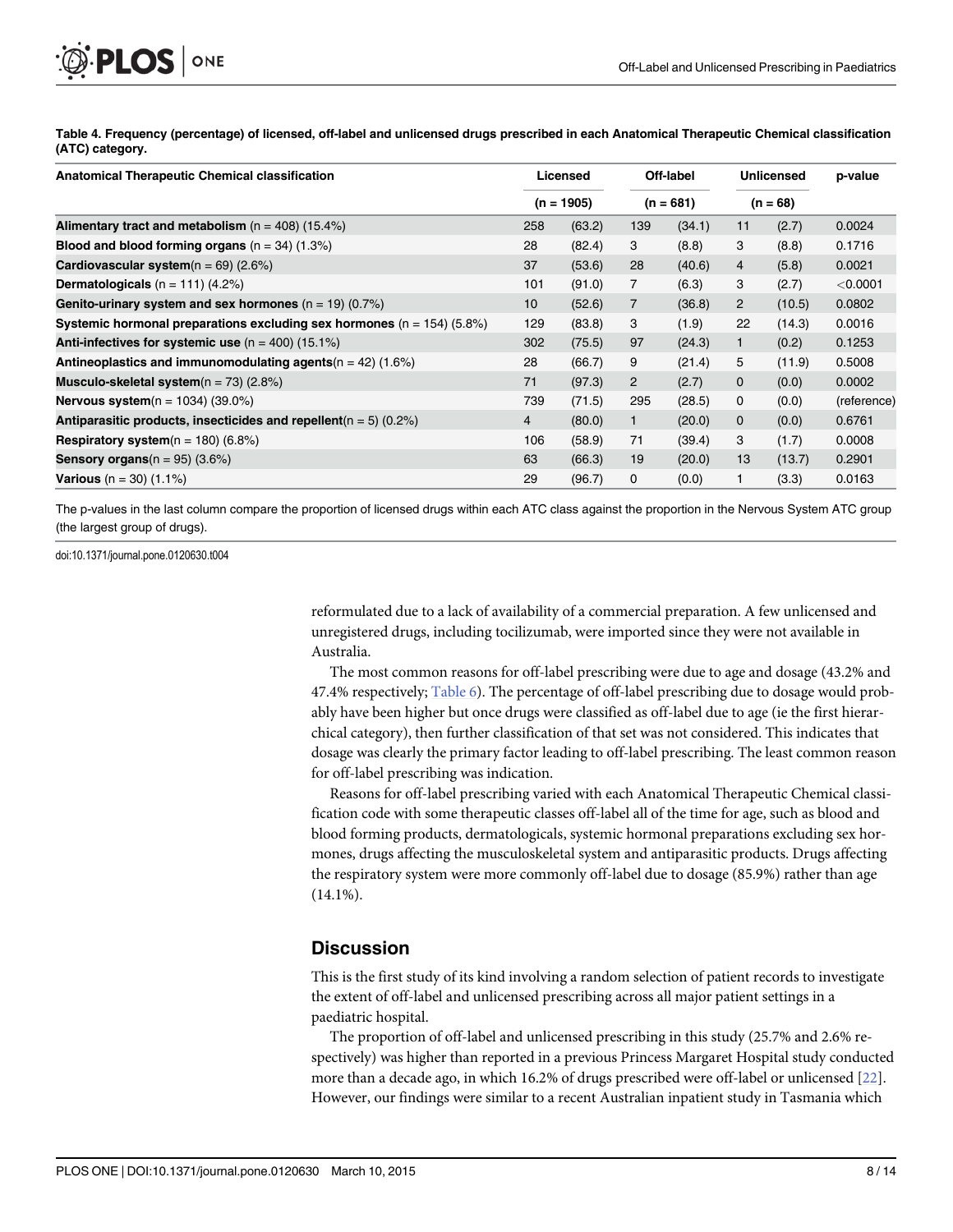| Drugs prescribed for 0-27<br>days<br>$(n = 94 \text{ drugs})$ |                |        | Drugs prescribed for 28 days<br>$-23$ months<br>$(n = 533$ drugs) |                |        | Drugs prescribed for 2-11<br>vears<br>$(n = 1302$ drugs) |      |        | Drugs prescribed for 12-18 years |                |        |  |
|---------------------------------------------------------------|----------------|--------|-------------------------------------------------------------------|----------------|--------|----------------------------------------------------------|------|--------|----------------------------------|----------------|--------|--|
|                                                               |                |        |                                                                   |                |        |                                                          |      |        | $(n = 725$ drugs)                |                |        |  |
| <b>Drugs</b>                                                  | Freq           | %      | Drugs                                                             | Freq           | %      | <b>Drugs</b>                                             | Freq | %      | <b>Drugs</b>                     | Freq           | %      |  |
| Amoxicillin                                                   | 9              | (30.0) | Salbutamol                                                        | 25             | (15.2) | Painstop Day                                             | 60   | (15.6) | Ondansetron                      | 23             | (23.0) |  |
| Gentamicin                                                    | $\overline{4}$ | (13.3) | Ondansetron                                                       | 14             | (8.5)  | Ondansetron                                              | 57   | (14.7) | Fentanyl                         | $\overline{7}$ | (7.0)  |  |
| Aciclovir                                                     | 3              | (10.0) | Paracetamol                                                       | 13             | (7.9)  | Oxycodone                                                | 40   | (10.3) | Lorazepam                        | 5              | (5.0)  |  |
| Omeprazole                                                    | 3              | (10.0) | Painstop Day                                                      | 10             | (6.1)  | Paracetamol                                              | 34   | (8.8)  | Oxycodone                        | 5              | (5.0)  |  |
| Augmentin Duo                                                 | $\overline{2}$ | (6.7)  | Amoxicillin                                                       | 7              | (4.3)  | Salbutamol                                               | 23   | (5.9)  | Temazepam                        | 5              | (5.0)  |  |
| Dopamine                                                      | $\overline{2}$ | (6.7)  | <b>Flucloxacillin</b>                                             | $\overline{7}$ | (4.3)  | Midazolam                                                | 16   | (4.1)  | Ticarcillin/ clavulanic acid     | 5              | (5.0)  |  |
| Midazolam                                                     | $\overline{2}$ | (6.7)  | Midazolam                                                         | $\overline{7}$ | (4.3)  | Fentanyl                                                 | 13   | (3.4)  | Fluoxetine                       | 4              | (4.0)  |  |
| Hydrocortisone                                                |                | (3.3)  | Omeprazole                                                        | $\overline{7}$ | (4.3)  | Clonidine                                                | 11   | (2.8)  | Midazolam                        | 4              | (4.0)  |  |
| Meropenem                                                     |                | (3.3)  | Codeine                                                           | 6              | (3.7)  | <b>Flucloxacillin</b>                                    | 11   | (2.8)  | Quetiapine                       | 4              | (4.0)  |  |
| Metronidazole                                                 |                | (3.3)  | Propofol                                                          | 5              | (3.1)  | Metoclopramide                                           | 10   | (2.6)  | Tobramycin                       | 4              | (4.0)  |  |

<span id="page-8-0"></span>[Table 5.](#page-6-0) The ten most common off-label drugs prescribed to different age groups.

Note: Augmentin Duo (amoxicillin/ clavulanic acid); Painstop Day (paracetamol/ codeine phosphate)

doi:10.1371/journal.pone.0120630.t005

reported 31.8% of drugs as off-label [\[23\]](#page-12-0). The results of the current study were different to those from a previous Australian study conducted in a neonatal intensive care unit more than 10 years ago, which reported 47% of drugs as off-label and 11% as unlicensed, with 80% of infants prescribed either an off-label or unlicensed drug  $[1]$  $[1]$ . The percentage of patients prescribed off-label or unlicensed drugs in the current study (36.5%) was similar to a previous Princess Margaret Hospital study but less than the 57.3% reported in a recent study in Tasmania [\[23\]](#page-12-0).

The difference in the age of patients in O'Donnell's study  $[1]$  (gestational age of 22.7 to 41.4 weeks) and other Australian studies involving a wider age range of patients, such as Turner's study [\[22\]](#page-12-0) (in which the age ranged from 49 days to 18 years), Ballard's study [[23](#page-12-0)] (in which the age ranged from one day to 11 years) and the current study (age zero to 18.4 years), makes a direct comparison of rates inappropriate with other Australian studies. However, in the current study, when only inpatient neonates aged zero to 27 days were considered, despite some being slightly older than in O'Donnell's study, the extent of off-label prescribing was 83.3% which was considerably higher than the overall study result. Although the number of inpatients in this group was small ( $n = 12$ ), the finding suggests that by comparing specific patients groups, including specific age groups, the extent of off-label prescribing reported is highly variable. In addition, limiting the age range to lower age groups would give a higher likelihood of an off-label classification, especially with respect to age. Neonates are treated on birth at

| Table 6. Reasons for off-label prescribing applying the hierarchical classification used. |  |  |  |  |  |  |
|-------------------------------------------------------------------------------------------|--|--|--|--|--|--|
|-------------------------------------------------------------------------------------------|--|--|--|--|--|--|

| Reason for off-label prescribing                  | <b>Frequency</b><br>$(n = 681)$ | Percentage |
|---------------------------------------------------|---------------------------------|------------|
| Age                                               | 294                             | 43.2       |
| Indication                                        | 29                              | 4.3        |
| Route of administration                           | 35                              | 5.1        |
| <b>Dosage</b> (including inappropriate frequency) | 323                             | 47.4       |

doi:10.1371/journal.pone.0120630.t006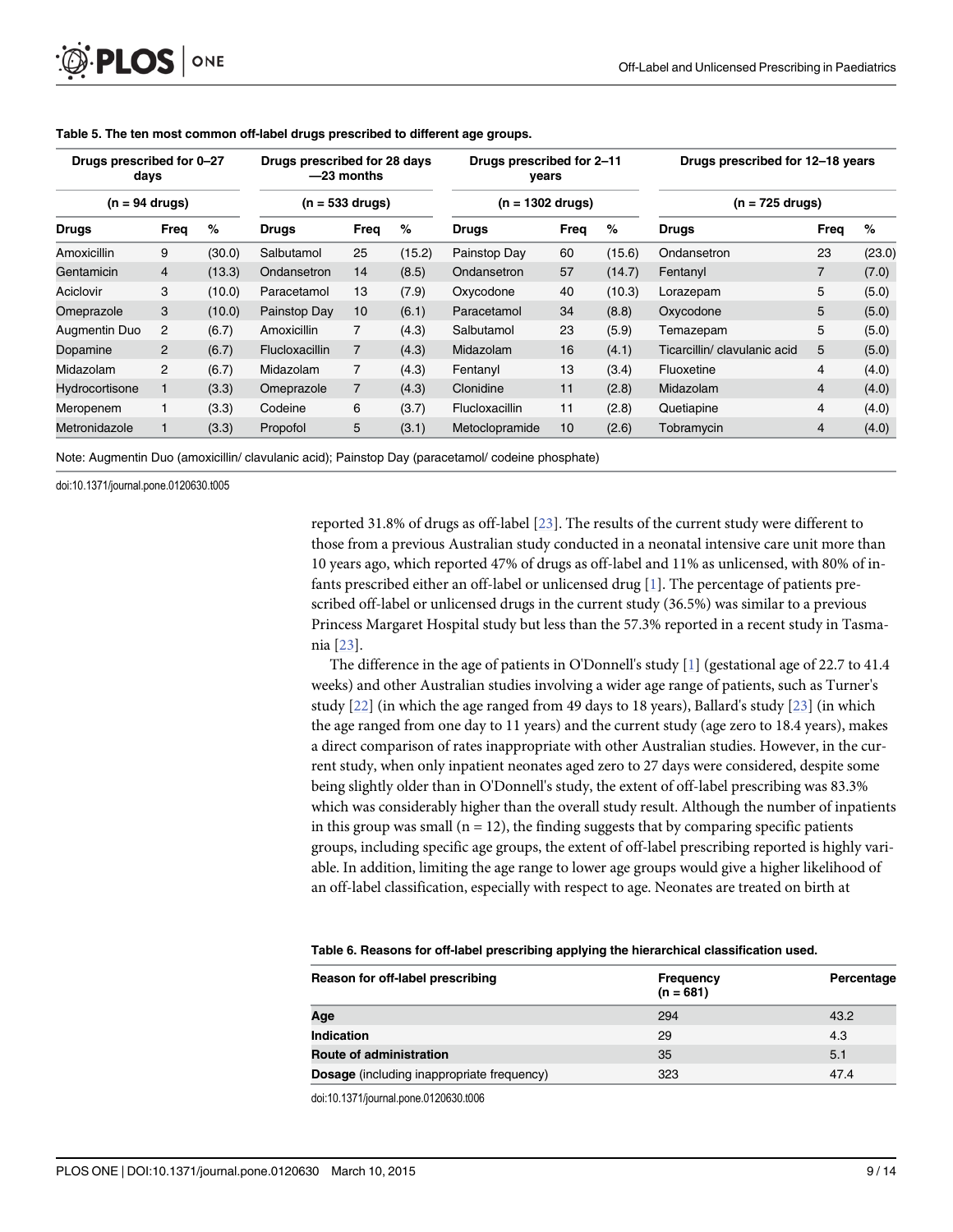another hospital in Western Australia unless they have been discharged in which case they would be expected to attend this hospital. This may explain the lower number in this sample.

The prevalence of off-label and unlicensed prescriptions in this study was lower than those reported in several overseas studies in the UK (55% and 10%) [\[5](#page-12-0)], Sweden, Italy, Germany, Netherlands (39% and 7%) [\[16](#page-12-0)], the Netherlands alone (44% and 28%) [\[7](#page-12-0)], Switzerland (25% and 24%) [\[10\]](#page-12-0), France (63% and 10%) [\[6\]](#page-12-0), Israel (59% and 16%) [[24](#page-13-0)] and Malaysia (34% and 27%)  $[21]$ . However, the current findings were similar to a study in Germany which reported 26.3% off-label and 0.4% unlicensed prescribing [\[8](#page-12-0)]. The percentage of off-label prescribing in this study was also similar to the 30.5% reported by Hsien et al [\[9\]](#page-12-0) in Germany. Other studies that reported lower off-label or unlicensed prescribing included studies in Israel (26% and 8%) [\[20](#page-12-0)], UK (18% and 7%) [\[3](#page-12-0)] and Croatia (12% and 13%) [[13\]](#page-12-0).

A contributing factor to the lower percentages of off-label and unlicensed prescribing reported in this study is that data were collected across all settings at Princess Margaret Hospital. To the best of our knowledge, no previous study has investigated off-label and unlicensed prescribing collectively in inpatients, outpatients and Emergency Department patients. Most studies, including those in Australia, have been conducted in a selected setting e.g. Emergency Department patients, medical or surgical wards or Intensive care units or outpatients and some have included only neonates or children of specific age groups.

Although the overall extent of off-label and unlicensed prescribing in this study was lower than many published studies, by selecting only specific groups of patients such as inpatients, it was found that off-label and unlicensed prescribing occurred to a greater extent in this group than in any of the other settings, with 77.3% of females and 77.8% of males prescribed one or more off-label or unlicensed drugs. The percentages were much lower for Emergency Department patients (29.2% of males and 26.4% of females) and outpatients (18.7% of males and 16.8% of females). The differences in the proportions of patients prescribed off-label and unlicensed drugs in the different settings was statistically significant ( $p < 0.0001$ ). More off-label and unlicensed drugs were prescribed to inpatients (30.7%) compared to outpatients (20.7%) and Emergency Department patients (28.5%) ([Table 3](#page-6-0)).

When specific age groups were analysed, off-label and unlicensed prescribing was more prevalent in neonates ( $n = 12$ ; 60.0%) with 55% prescribed off-label drugs and 5% prescribed both off-label and unlicensed drugs. However, the sample size (20 patients) was small and the majority of neonates (60.0%) were inpatients. A high percentage of off-label and unlicensed drugs were also prescribed to infants ( $n = 108$ ; 38.8%) and children (38.2%) ( $n = 200$ ; 38.2%) compared to adolescents (n = 58; 27.0%). These differences were statistically significant overall  $(p = 0.0080)$ , with the difference being entirely attributable to the lower rate in adolescents (infants vs adolescents  $p = 0.0059$ ; children vs adolescents  $p = 0.0039$ , infants vs children  $p = 0.8503$ ). This analysis confirms that children under 12 years of age are less likely to be included in the license specifications than adolescents (12–18 years of age).

Inpatients were prescribed between zero and 21 drugs, Emergency Department patients between zero and 16 drugs and outpatients between zero and 12 drugs. The median number of drugs prescribed was one drug for both Emergency Department patients and outpatients and five drugs for inpatients (overall study median was one drug). One reason for a higher median number of drugs for inpatients was that very few inpatients were prescribed no drugs (4.7%) compared to Emergency Department patients (38.0%) and outpatients (45.5%). This was similar to findings reported from an inpatient study in Tasmania, in which only 20 of 300 patients (6.7%) were prescribed no drugs [[23](#page-12-0)]. The difference in the number of drugs prescribed in each setting was significant ( $p < 0.0001$ ). There is variable reporting of patients who receive offlabel or unlicensed drugs because some studies include patients that receive no drugs and others omit them from the calculation.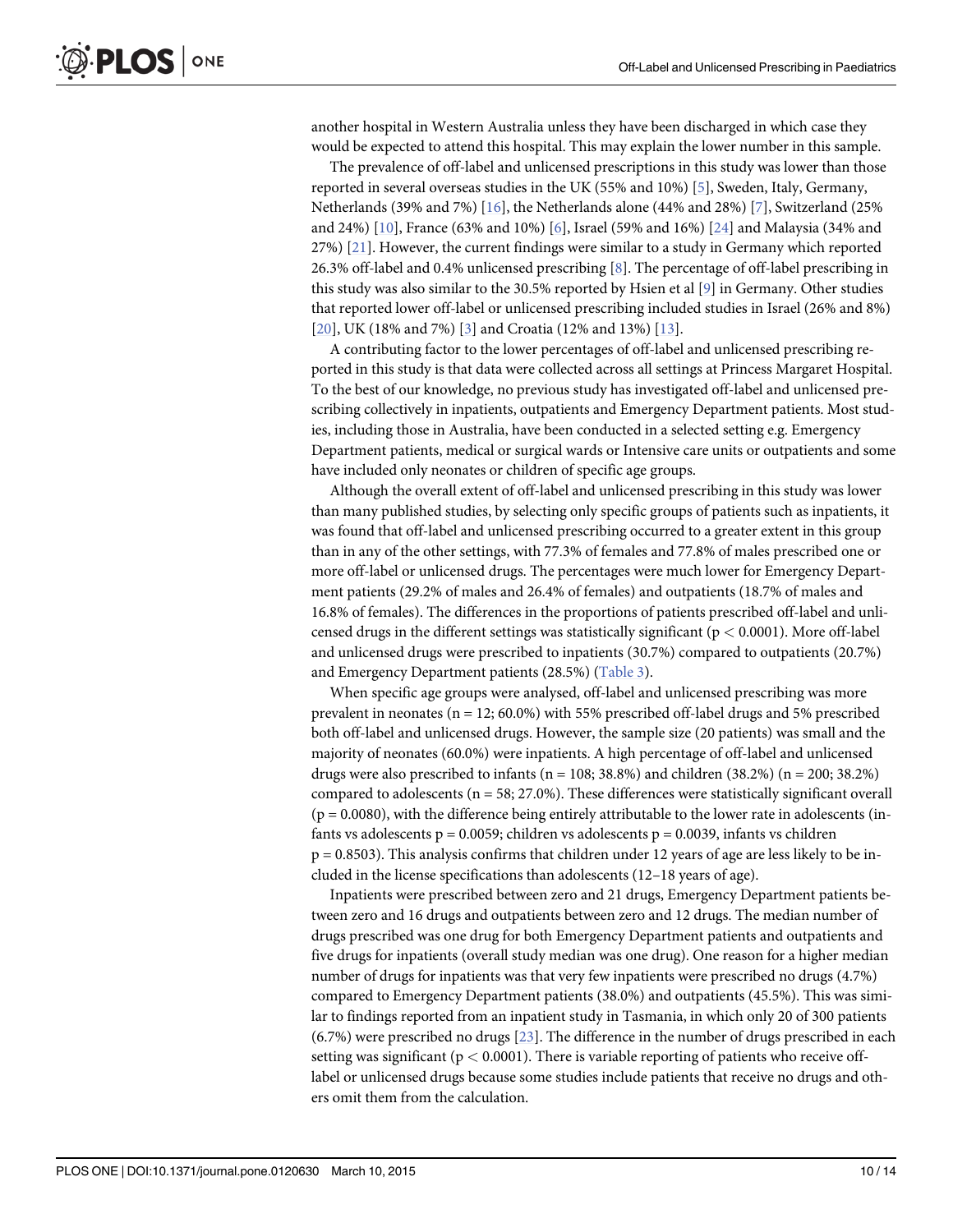<span id="page-10-0"></span>The overall median number of drugs prescribed in this study was lower than the median of four drugs reported by Turner [\[22](#page-12-0)]. However, Turner's study was conducted on inpatients and in this study, when only inpatients were considered, the median number of drugs (five) was slightly higher than reported by Turner (four). A contributing factor to these differences may be that Turner's study involved only two wards (a surgical and a medical ward) whereas in this study, patients were randomly selected from all inpatient wards at Princess Margaret Hospital. Furthermore, a recent study in Finland comparing prescribing trends in 2001 and 2011 also reported an increase in the median number of prescriptions after 10 years [\[12\]](#page-12-0).

Overall, the most common Anatomical Therapeutic Chemical classification categories were the nervous system, alimentary tract and metabolism and anti-infectives for systemic use. Of the 10 most commonly prescribed drugs, half were analgesics/ antipyretics from the nervous system category (paracetamol, ibuprofen, Painstop Day, morphine and oxycodone). Several of these drugs, including paracetamol, ibuprofen, oxycodone and morphine, have been reported as commonly prescribed drugs in other studies [\[7](#page-12-0), [10](#page-12-0), [15](#page-12-0), [17](#page-12-0), [19](#page-12-0), [23](#page-12-0), [29](#page-13-0)]. In a previous study at Princess Margaret Hospital, Turner reported that paracetamol and morphine were commonly prescribed [\[22\]](#page-12-0).

The most common reasons for off-label prescribing were dosage (47.4%) and age (43.2%). Many other researchers have also reported that the most common reason for off-label prescribing was dose and/ or dose frequency  $[5, 7, 15, 16, 18-20, 23, 30-32]$  $[5, 7, 15, 16, 18-20, 23, 30-32]$  $[5, 7, 15, 16, 18-20, 23, 30-32]$  $[5, 7, 15, 16, 18-20, 23, 30-32]$  $[5, 7, 15, 16, 18-20, 23, 30-32]$  $[5, 7, 15, 16, 18-20, 23, 30-32]$  $[5, 7, 15, 16, 18-20, 23, 30-32]$  $[5, 7, 15, 16, 18-20, 23, 30-32]$  $[5, 7, 15, 16, 18-20, 23, 30-32]$  $[5, 7, 15, 16, 18-20, 23, 30-32]$  $[5, 7, 15, 16, 18-20, 23, 30-32]$  $[5, 7, 15, 16, 18-20, 23, 30-32]$  $[5, 7, 15, 16, 18-20, 23, 30-32]$  $[5, 7, 15, 16, 18-20, 23, 30-32]$  $[5, 7, 15, 16, 18-20, 23, 30-32]$  $[5, 7, 15, 16, 18-20, 23, 30-32]$  $[5, 7, 15, 16, 18-20, 23, 30-32]$  $[5, 7, 15, 16, 18-20, 23, 30-32]$ . The percentage of off-label prescribing in this study due to dosage may have been higher but since the hierarchical classifi-cation by Hsien et al. [\[9](#page-12-0)] was used, once drugs were classified into a category above dosage (i.e. age, indication and route of administration) they were then not considered for another category.

Differences in study design and the variations in definition of the term "off-label" and "unlicensed" can make a direct comparison between studies inappropriate. For example, Santos et al. [\[18\]](#page-12-0) reported that the most frequent reason for unlicensed medications was that ''safety and efficacy have not been established in children''. Most other researchers classified this situation as off-label rather than unlicensed [[9](#page-12-0)] [\[22\]](#page-12-0).

Approximately 35% of current prescribing to inpatient children and 28% for all categories of patients are prescribed drugs outside of the license requirements and therefore the efficacy and safety data associated with the use of these drugs in these populations is limited or non-existent It is notable that most of the drugs identified as off-label or unlicensed have been available for many years. The Therapeutics Goods Administration in Australia and regulatory authorities in many other countries require the sponsor to seek amendments to the Product Information data. This requirement therefore discourages any changes being submitted for changes to the registration details when off-label prescribing for such an indication enables patient access to the drug. A new approach could involve the establishment of an expert group to assess clinical trials reported for indications, dosages, age and route of administration. If data was assessed as efficacious and safe it should then be included in the Product Information. Some registration authorities are encouraging trials in paediatric groups for new drugs. However, currently long standing drugs are responsible for most of the current problematic situation. These studies could be distributed around the harmonised government agencies and potentially contribute to paediatric public health.

#### Limitations of This Study

There were several limitations to this study. This study involved only a single centre which was a tertiary care centre. It is possible that in a tertiary care paediatric hospital (with a great proportion of complex cases) the rate of off-label prescribing is higher than in a community/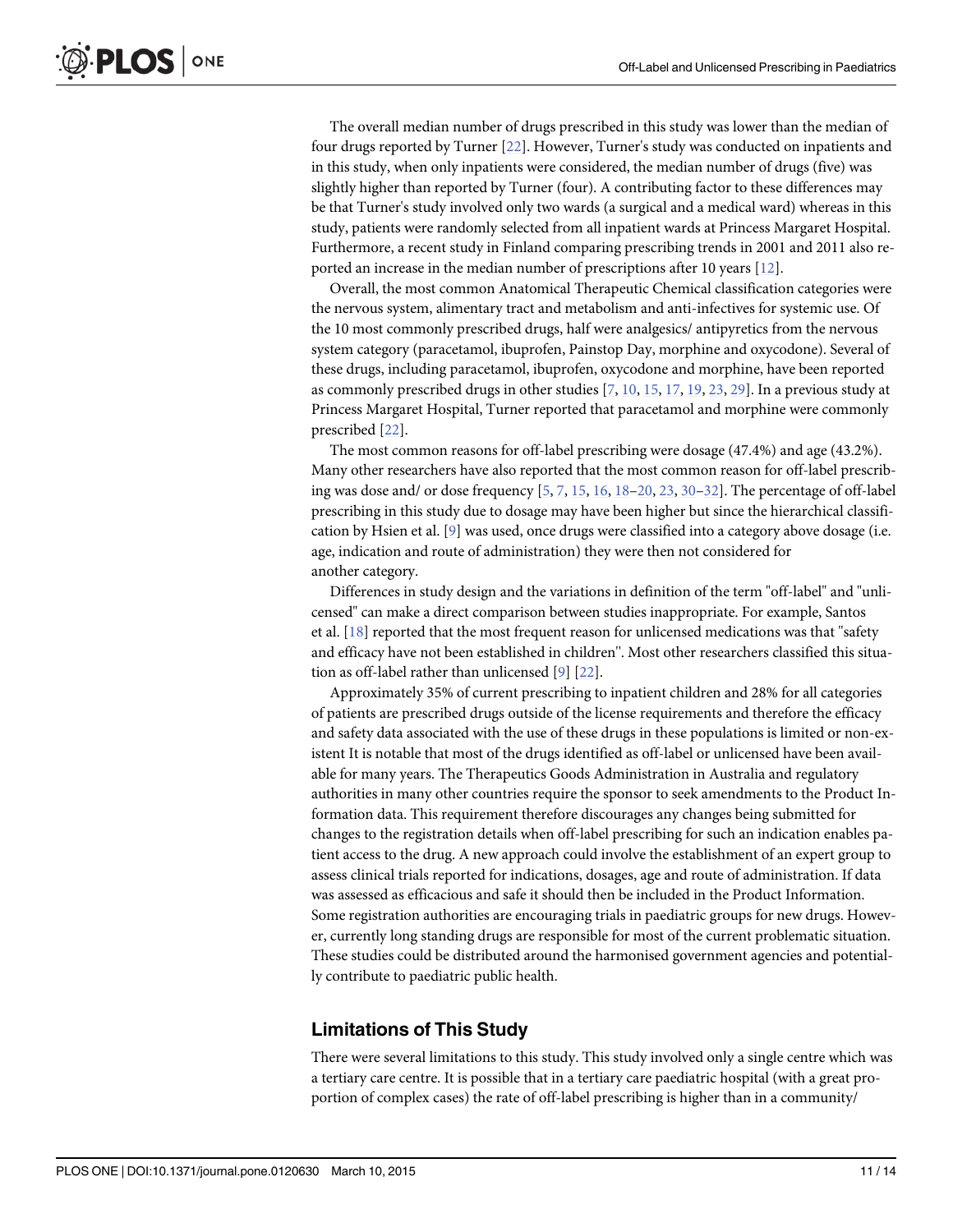<span id="page-11-0"></span>regional hospital. Further, there were few neonates as they were initially treated at another hospital. Therefore, this group is under-represented in the sample, so that conclusions regarding the small number of study patients in this group should be interpreted with caution.

Not all charts were available during the study period although every effort was made to access the charts. It was also expected that more patients would be prescribed psychotherapeutic drugs than found in the sample. A reason might be that some of these may have been child protection cases or they may have been on the ward at the time of data collection, in which case their medical record would not have been available for the study.

There were limitations with the hierarchical classification system because in a number of cases, if a hierarchical approach had not been used, the proportion of drugs classified as offlabel due to indication, route of administration or dose would have been higher. The classification system may have led to a lower proportion of unlicensed drugs being reported. In some categories there are very low levels of unlicensed prescribing and hence an even larger sample would be necessary to provide more confidence in these estimates.

#### Conclusion

The use of off-label and unlicensed prescribing was found to be high at Princess Margaret Hospital with an overall prevalence of 28.3%. The percentage of patients prescribed at least one offlabel or unlicensed drug was 36.5% with a high percentage of off-label prescribing associated with nervous system drugs. The highest percentage of unlicensed prescribing was with systemic hormonal preparations excluding sex hormones.

This study provides the first data on the prevalence of off-label and unlicensed prescribing across all three main hospital settings.

These findings indicate that more than one-third of patients are being exposed to medicines for which prescribing information is not licensed in the Product Information. Children are considered a vulnerable group of patients and governments around the world need to be aware of the potential public health risk from these findings.

It is recommended that a government sponsored group of experts should rigorously consolidate and evaluate the quality of evidence for the prescribing of the common off-label drugs identified in this study. Where there are notable deficiencies studies are recommended to provide an adequate evidence-base for their prescribing so that they can be provided in a legally sanctioned manner or the licensed Product Information amended accordingly.

#### Acknowledgments

The assistance of Vandana Chandini with some of the data collection from Princess Margaret Hospital is gratefully acknowledged.

#### Author Contributions

Conceived and designed the experiments: PC BS LB. Performed the experiments: LF PC. Analyzed the data: RP PC. Contributed reagents/materials/analysis tools: LB LF PC. Wrote the paper: PC RP JH BS.

#### References

- [1.](#page-1-0) O'Donnell CP, Stone R, Morley C (2002) Unlicensed and off-label drug use in an Australian neonatal intensive care unit. Pediatrics 110 (5): e52–e52 PMID: [12415058](http://www.ncbi.nlm.nih.gov/pubmed/12415058)
- [2.](#page-1-0) Sinha Y, Cranswick NE (2007) How to use medicines in children: Principles of paediatric clinical pharmacology. J Paediatr Child Health 43 (3): 107–111 doi: [10.1111/j.1440-1754.2007.00970.x](http://dx.doi.org/10.1111/j.1440-1754.2007.00970.x) PMID: [17316181](http://www.ncbi.nlm.nih.gov/pubmed/17316181)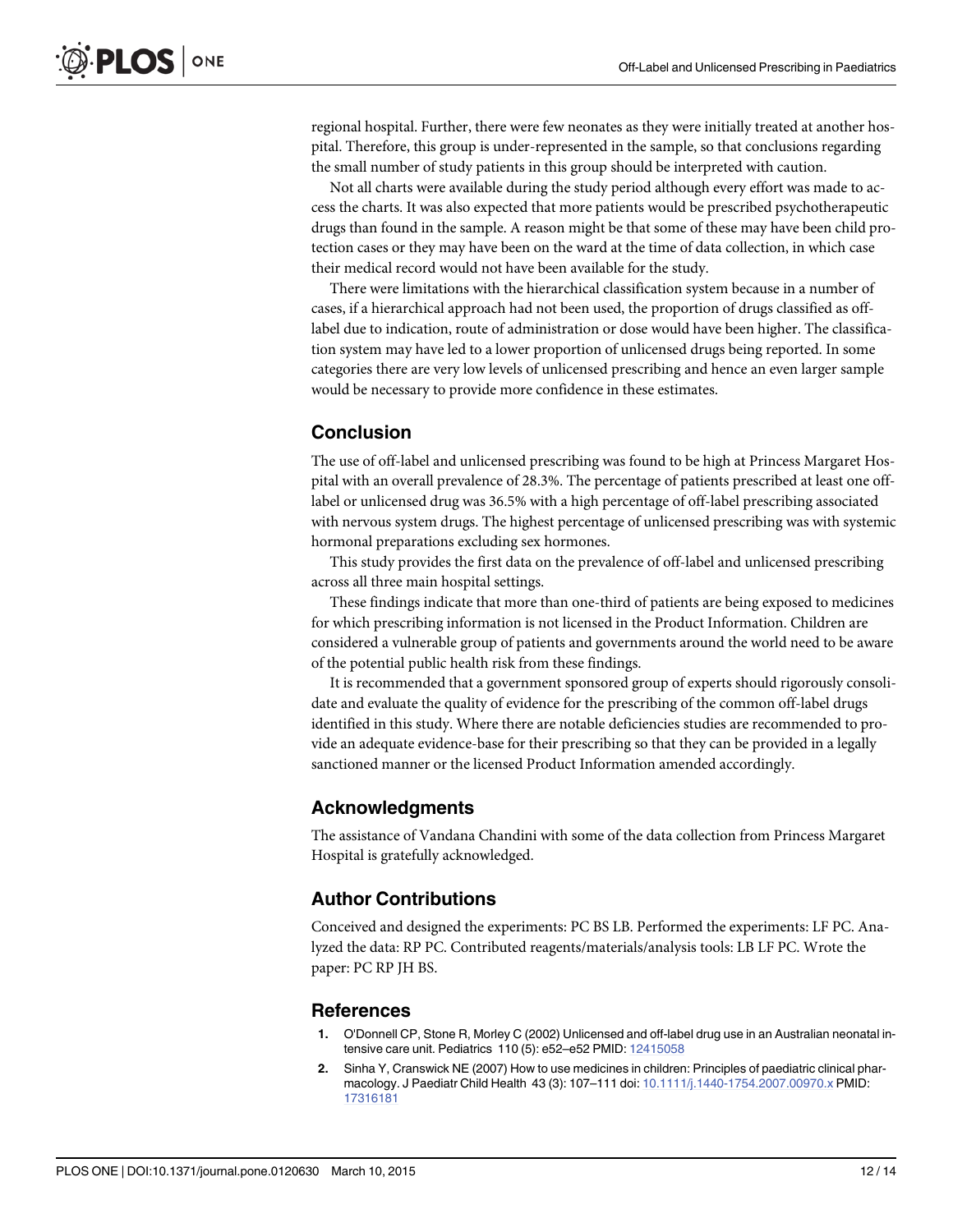- <span id="page-12-0"></span>[3.](#page-1-0) Turner S, Longworth A, Nunn A, Choonara I (1998) Unlicensed and off label drug use in paediatric wards: prospective study. BMJ 316: 343–345 PMID: [9487167](http://www.ncbi.nlm.nih.gov/pubmed/9487167)
- [4.](#page-1-0) Turner S, Gill A, Nunn T, Hewitt B, Choonara I (1996) Use of "off-label" and unlicensed drugs in paediatric intensive care unit. Lancet 347 (9000): 549–550 PMID: [8596300](http://www.ncbi.nlm.nih.gov/pubmed/8596300)
- [5.](#page-1-0) Conroy S, McIntyre J, Choonara I (1999) Unlicensed and off-label drug use in neonates. Arch Dis Child Fetal Neonatal Ed 80 (2): F142–144; discussion F144–145 PMID: [10325794](http://www.ncbi.nlm.nih.gov/pubmed/10325794)
- [6.](#page-1-0) Avenel S, Bomkratz A, Dassieu G, Janaud JC, Danan C (2000) Incidence des prescriptions hors autorisation de mise sur le marché en réanimation néonatale. Archives de Pédiatrie 7 (2): 143–147 doi: [10.](http://dx.doi.org/10.1016/S0929-693X(00)88083-5) [1016/S0929-693X\(00\)88083-5](http://dx.doi.org/10.1016/S0929-693X(00)88083-5)
- [7.](#page-1-0) 't Jong GW, van der Linden PD, Bakker EM, van der Lely N, Eland IA, Stricker B, et al. (2002) Unlicensed and off-label drug use in a paediatric ward of a general hospital in the Netherlands. Eur J Clin Pharmacol 58 (4): 293–297 PMID: [12136376](http://www.ncbi.nlm.nih.gov/pubmed/12136376)
- [8.](#page-1-0) Neubert A, Dormann H, Weiss J, Egger T, Criegee-Rieck M, Rascher W, et al. (2004) The impact of unlicensed and off-label drug use on adverse drug reactions in paediatric patients. Drug Saf 27 (13): 1059-1067 PMID: [15471510](http://www.ncbi.nlm.nih.gov/pubmed/15471510)
- [9.](#page-1-0) Hsien L, Breddemann A, Frobel A-K, Heusch A, Schmidt K, LÃ¤er S (2008) Off-label drug use among hospitalised children: identifying areas with the highest need for research. Pharm World Sci 30 (5): 497–502 doi: [10.1007/s11096-008-9193-8](http://dx.doi.org/10.1007/s11096-008-9193-8) PMID: [18219585](http://www.ncbi.nlm.nih.gov/pubmed/18219585)
- [10.](#page-1-0) Di Paolo ER, Stoetter H, Cotting J, Frey P, Gehri M, Beck-Popovic M, et al. (2006) Unlicensed and offlabel drug use in a Swiss paediatric university hospital. Swiss Med Wkly 136 (13–14): 218–222 PMID: [17205664](http://www.ncbi.nlm.nih.gov/pubmed/17205664)
- [11.](#page-1-0) Lindell-Osuagwu L, Korhonen MJ, Saano S, Helin-Tanninen M, Naaranlahti T, Kokki H (2009) Off-label and unlicensed drug prescribing in three paediatric wards in Finland and review of the international literature. J Clin Pharm Ther 34 (3): 277–287 PMID: [19650250](http://www.ncbi.nlm.nih.gov/pubmed/19650250)
- [12.](#page-1-0) Lindell-Osuagwu L, Hakkarainen M, Sepponen K, Vainio K, Naaranlahti T, Kokki H (2014) Prescribing for off-label use and unauthorized medicines in three paediatric wards in Finland, the status before and after the European Union Paediatric Regulation. J Clin Pharm Ther 39 (2): 144-153 doi: [10.1111/jcpt.](http://dx.doi.org/10.1111/jcpt.12119) [12119](http://dx.doi.org/10.1111/jcpt.12119) PMID: [24329556](http://www.ncbi.nlm.nih.gov/pubmed/24329556)
- [13.](#page-1-0) Palčevski G, Skočibušić N, Vlahović-Palčevski V (2012) Unlicensed and off-label drug use in hospitalized children in Croatia: a cross-sectional survey. Eur J Clin Pharmacol 68 (7): 1073–1077 doi: [10.](http://dx.doi.org/10.1007/s00228-012-1221-x) [1007/s00228-012-1221-x](http://dx.doi.org/10.1007/s00228-012-1221-x) PMID: [22307225](http://www.ncbi.nlm.nih.gov/pubmed/22307225)
- [14.](#page-1-0) Zanon D, Gallelli L, Rovere F, Paparazzo R, Maximova N, Lazzerini M, et al. G (2012) Off—label prescribing patterns of antiemetics in children: a multicenter study in Italy. European Journal of Pediatrics:  $1 - 7$
- [15.](#page-1-0) Ribeiro M, Jorge A, Macedo A (2012) Off-label drug prescribing in a Portuguese Paediatric Emergency Unit. Int J Clin Pharm: 1–7 doi: [10.1007/s11096-011-9591-1](http://dx.doi.org/10.1007/s11096-011-9591-1) PMID: [22120700](http://www.ncbi.nlm.nih.gov/pubmed/22120700)
- [16.](#page-1-0) Conroy S, Choonara I, Impicciatore P, Mohn A, Arnell H, Rane A, et al. (2000) Survey of unlicensed and off-label drug use in paediatric wards in European countries. BMJ 320 (7227): 79–82 PMID: [10625257](http://www.ncbi.nlm.nih.gov/pubmed/10625257)
- [17.](#page-1-0) McKinzie JP, Wright SW, Wrenn KD (1997) Pediatric drug therapy in the emergency department: Does it meet FDA-approved prescribing guidelines? Am J Emerg Med 15 (2): 118–121 PMID: [9115507](http://www.ncbi.nlm.nih.gov/pubmed/9115507)
- [18.](#page-1-0) Santos D, Clavenna A, Bonati M, Coelho H (2008) Off-label and unlicensed drug utilization in hospitalized children in Fortaleza, Brazil. Eur J Clin Pharmacol 64 (11): 1111–1118 doi: [10.1007/s00228-008-](http://dx.doi.org/10.1007/s00228-008-0543-1) [0543-1](http://dx.doi.org/10.1007/s00228-008-0543-1) PMID: [18685837](http://www.ncbi.nlm.nih.gov/pubmed/18685837)
- [19.](#page-1-0) Craig JS, Henderson CR, Magee FA (2001) The extent of unlicensed and off-label drug use in the paediatric ward of a district general hospital in Northern Ireland. Ir Med J 94 (8): 237–240 PMID: [11758625](http://www.ncbi.nlm.nih.gov/pubmed/11758625)
- [20.](#page-1-0) Gavrilov V, Lifshitz M, Levy J, Gorodischer R (2000) Unlicensed and off-label medication use in a general pediatrics ambulatory hospital unit in Israel. The Israel Medical Association journal: IMAJ 2 (8): 595–597 PMID: [10979352](http://www.ncbi.nlm.nih.gov/pubmed/10979352)
- [21.](#page-1-0) Lee J, Md Redzuan A, Mohamed Shah N (2013) Unlicensed and off-label use of medicines in children admitted to the intensive care units of a hospital in Malaysia. Int J Clin Pharm: 1–5 doi: [10.1007/](http://dx.doi.org/10.1007/s11096-013-9901-x) [s11096-013-9901-x](http://dx.doi.org/10.1007/s11096-013-9901-x) PMID: [24310103](http://www.ncbi.nlm.nih.gov/pubmed/24310103)
- [22.](#page-1-0) Turner S (1999) Unregistered and off-label drug use in paediatric inpatients. Aust J Hosp Pharm 29 (5): 265–268
- [23.](#page-1-0) Ballard CDJ, Peterson GM, Thompson AJ, Beggs SA (2013) Off-label use of medicines in paediatric inpatients at an Australian teaching hospital. J Paediatr Child Health 49 (1): 38–42 doi: [10.1111/jpc.](http://dx.doi.org/10.1111/jpc.12065) [12065](http://dx.doi.org/10.1111/jpc.12065) PMID: [23279160](http://www.ncbi.nlm.nih.gov/pubmed/23279160)